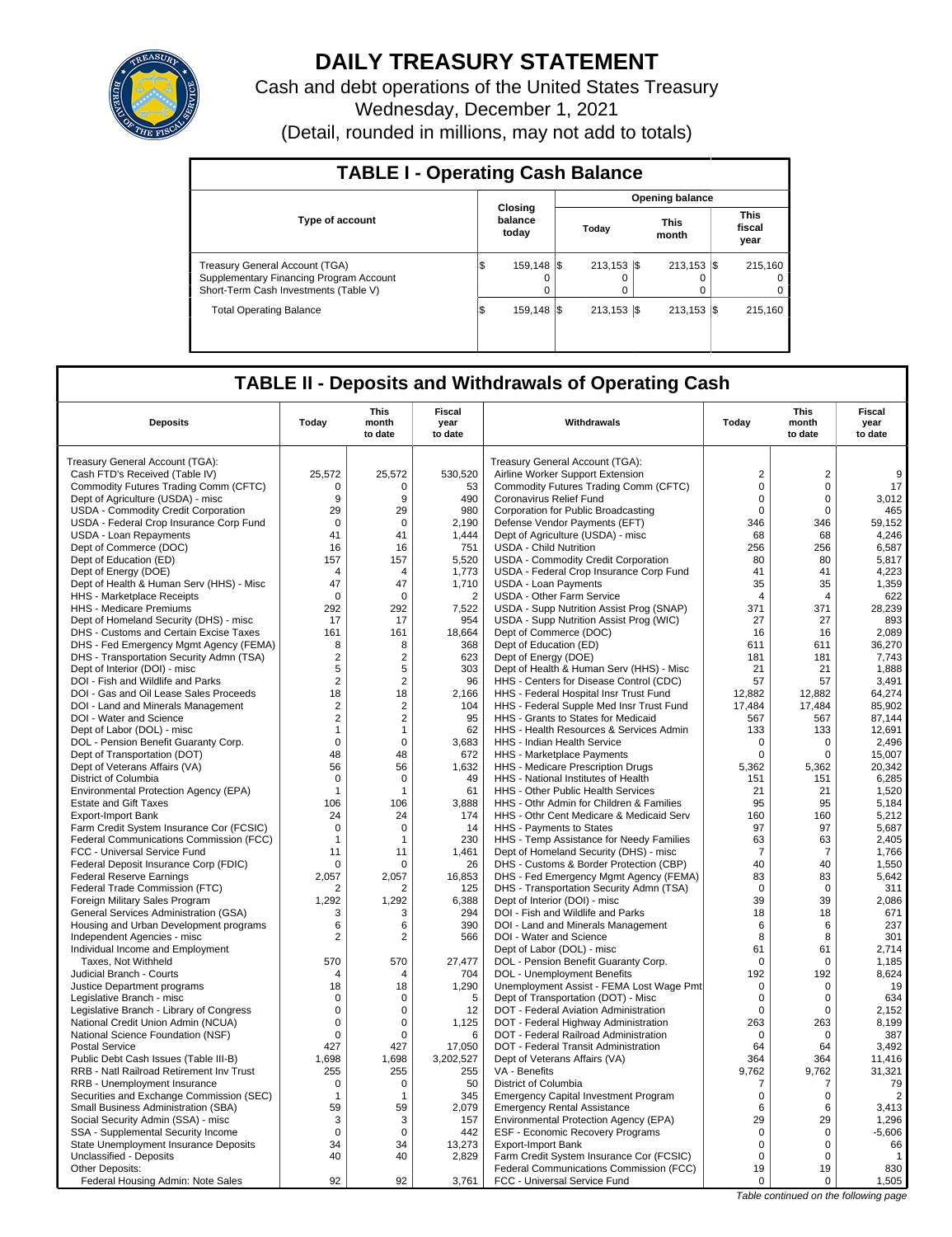| <b>This</b><br>Fiscal<br><b>This</b><br><b>Fiscal</b><br>Today<br>Withdrawals<br>Today<br><b>Deposits</b><br>month<br>year<br>month<br>year<br>to date<br>to date<br>to date<br>to date<br><b>Thrift Savings Plan Transfer</b><br>579<br>579<br>14,147<br>Federal Deposit Insurance Corp (FDIC)<br>96<br>$\mathbf{1}$<br>$\mathbf{1}$<br>Federal Employees Insurance Payments<br>362<br>362<br>16,064<br>Federal Salaries (EFT)<br>568<br>568<br>37.488<br>Federal Trade Commission (FTC)<br>$\mathbf 0$<br>$\mathbf 0$<br>47<br>496<br>496<br>4,929<br>General Services Administration (GSA)<br>15,837<br>Housing and Urban Development programs<br>3,456<br>3,456<br>Independent Agencies - misc<br>796<br>4<br>4<br><b>Interest on Treasury Securities</b><br>62<br>62<br>62,083<br>IRS - Advanced Child Tax Credit (EFT)<br>$\mathbf 0$<br>0<br>27,144<br>IRS - Economic Impact Payments (EFT)<br>247<br>247<br>1,743<br>IRS Tax Refunds Business (EFT)<br>5,820<br>$\mathbf{1}$<br>1<br>IRS Tax Refunds Individual (EFT)<br>12,560<br>411<br>411<br>Judicial Branch - Courts<br>294<br>$\overline{4}$<br>4<br>28<br>28<br>3,021<br>Justice Department programs<br>258<br>Legislative Branch - misc<br>5<br>5<br>Legislative Branch - Library of Congress<br>$\mathbf{1}$<br>156<br>$\mathbf{1}$<br><b>NASA</b><br>$\mathbf 0$<br>$\mathbf 0$<br>3.626<br>$\Omega$<br>$\Omega$<br>National Credit Union Admin (NCUA)<br>24<br>National Science Foundation (NSF)<br>25<br>25<br>1,191<br>7,024<br>Postal Service Money Orders and Other<br>152<br>152<br>Public Debt Cash Redemp. (Table III-B)<br>5,737<br>5,737<br>2,761,775<br>Railroad Retirement Board (RRB) - misc<br>$\mathbf 0$<br>$\Omega$<br>9<br><b>RRB - Benefit Payments</b><br>1,139<br>1,139<br>3,455<br>Securities and Exchange Commission (SEC)<br>226<br>0<br>$\Omega$<br>Small Business Administration (SBA)<br>2,466<br>2,466<br>109,487<br>Social Security Admin (SSA) - misc<br>792<br>22<br>22<br>SSA - Benefits Payments<br>403<br>403<br>170,440<br>SSA - Supplemental Security Income<br>4,263<br>4,263<br>13,236<br><b>Transportation Services</b><br>683<br>0<br>0<br>Other Withdrawals:<br>Civil Service Retirement (EFT)<br>6,005<br>6,005<br>18,116<br><b>Federal Financing Bank</b><br>1,241<br>201<br>201<br>18,916<br>Military Active Duty Pay (EFT)<br>4,010<br>4,010<br>Military Retirement (EFT)<br>4,771<br>14,368<br>4,771<br><b>State Department</b><br>3,593<br>57<br>57<br>Thrift Savings Plan Transfer<br>1,052<br>1,052<br>12,313<br>Unclassified<br>1,730<br>1,730<br>58.042<br><b>Total Other Deposits</b><br>671<br>671<br>17,769<br>Total, Other Withdrawals<br>17,827<br>17,827<br>131,434<br>Change in Balance of Uncollected<br>Funds<br>$\mathbf 0$<br>0<br>0<br><b>Transfers from Depositaries</b><br>$\mathbf 0$<br>0<br>0<br><b>Transfers to Depositaries</b><br>$\mathbf 0$<br>0<br>$\Omega$<br>3,900,294<br><b>Total TGA Deposits</b><br>33,773<br>33,773<br><b>Total TGA Withdrawals</b><br>87,779<br>87,779<br>3,956,306<br>Short-Term Cash Investments:<br>Short-Term Cash Investments:<br>Transfers from TGA (Table V)<br>$\Omega$<br>$\Omega$<br>$\Omega$<br>Transfers to TGA (Table V)<br>$\Omega$<br>$\Omega$<br>$33,773$ \$<br>$33,773$ \$<br>3,900,294<br>Total Withdrawals (excluding transfers)<br>87,779 \$<br>87,779 \$ 3,956,306<br>Total Deposits (excluding transfers)<br>S<br>ß.<br>Net Change in Operating Cash Balance<br>\$.<br>$-54,006$ \\$<br>$-54,006$ \\$<br>$-56,012$ | <b>TABLE II cont. - Deposits and Withdrawals of Operating Cash</b> |  |  |  |  |  |  |  |  |  |  |  |
|-------------------------------------------------------------------------------------------------------------------------------------------------------------------------------------------------------------------------------------------------------------------------------------------------------------------------------------------------------------------------------------------------------------------------------------------------------------------------------------------------------------------------------------------------------------------------------------------------------------------------------------------------------------------------------------------------------------------------------------------------------------------------------------------------------------------------------------------------------------------------------------------------------------------------------------------------------------------------------------------------------------------------------------------------------------------------------------------------------------------------------------------------------------------------------------------------------------------------------------------------------------------------------------------------------------------------------------------------------------------------------------------------------------------------------------------------------------------------------------------------------------------------------------------------------------------------------------------------------------------------------------------------------------------------------------------------------------------------------------------------------------------------------------------------------------------------------------------------------------------------------------------------------------------------------------------------------------------------------------------------------------------------------------------------------------------------------------------------------------------------------------------------------------------------------------------------------------------------------------------------------------------------------------------------------------------------------------------------------------------------------------------------------------------------------------------------------------------------------------------------------------------------------------------------------------------------------------------------------------------------------------------------------------------------------------------------------------------------------------------------------------------------------------------------------------------------------------------------------------------------------------------------------------------------------------------------------------------------------------------------------------------------------------------------------------------------------------------------------------------------------------------------------------------------------------------------------------------------------------------------------------------------------------------------------------------------------------------------------------------------------------------------------------------------------------------------------------------------------------------------------------|--------------------------------------------------------------------|--|--|--|--|--|--|--|--|--|--|--|
|                                                                                                                                                                                                                                                                                                                                                                                                                                                                                                                                                                                                                                                                                                                                                                                                                                                                                                                                                                                                                                                                                                                                                                                                                                                                                                                                                                                                                                                                                                                                                                                                                                                                                                                                                                                                                                                                                                                                                                                                                                                                                                                                                                                                                                                                                                                                                                                                                                                                                                                                                                                                                                                                                                                                                                                                                                                                                                                                                                                                                                                                                                                                                                                                                                                                                                                                                                                                                                                                                                             |                                                                    |  |  |  |  |  |  |  |  |  |  |  |
|                                                                                                                                                                                                                                                                                                                                                                                                                                                                                                                                                                                                                                                                                                                                                                                                                                                                                                                                                                                                                                                                                                                                                                                                                                                                                                                                                                                                                                                                                                                                                                                                                                                                                                                                                                                                                                                                                                                                                                                                                                                                                                                                                                                                                                                                                                                                                                                                                                                                                                                                                                                                                                                                                                                                                                                                                                                                                                                                                                                                                                                                                                                                                                                                                                                                                                                                                                                                                                                                                                             |                                                                    |  |  |  |  |  |  |  |  |  |  |  |
|                                                                                                                                                                                                                                                                                                                                                                                                                                                                                                                                                                                                                                                                                                                                                                                                                                                                                                                                                                                                                                                                                                                                                                                                                                                                                                                                                                                                                                                                                                                                                                                                                                                                                                                                                                                                                                                                                                                                                                                                                                                                                                                                                                                                                                                                                                                                                                                                                                                                                                                                                                                                                                                                                                                                                                                                                                                                                                                                                                                                                                                                                                                                                                                                                                                                                                                                                                                                                                                                                                             |                                                                    |  |  |  |  |  |  |  |  |  |  |  |
|                                                                                                                                                                                                                                                                                                                                                                                                                                                                                                                                                                                                                                                                                                                                                                                                                                                                                                                                                                                                                                                                                                                                                                                                                                                                                                                                                                                                                                                                                                                                                                                                                                                                                                                                                                                                                                                                                                                                                                                                                                                                                                                                                                                                                                                                                                                                                                                                                                                                                                                                                                                                                                                                                                                                                                                                                                                                                                                                                                                                                                                                                                                                                                                                                                                                                                                                                                                                                                                                                                             |                                                                    |  |  |  |  |  |  |  |  |  |  |  |
|                                                                                                                                                                                                                                                                                                                                                                                                                                                                                                                                                                                                                                                                                                                                                                                                                                                                                                                                                                                                                                                                                                                                                                                                                                                                                                                                                                                                                                                                                                                                                                                                                                                                                                                                                                                                                                                                                                                                                                                                                                                                                                                                                                                                                                                                                                                                                                                                                                                                                                                                                                                                                                                                                                                                                                                                                                                                                                                                                                                                                                                                                                                                                                                                                                                                                                                                                                                                                                                                                                             |                                                                    |  |  |  |  |  |  |  |  |  |  |  |
|                                                                                                                                                                                                                                                                                                                                                                                                                                                                                                                                                                                                                                                                                                                                                                                                                                                                                                                                                                                                                                                                                                                                                                                                                                                                                                                                                                                                                                                                                                                                                                                                                                                                                                                                                                                                                                                                                                                                                                                                                                                                                                                                                                                                                                                                                                                                                                                                                                                                                                                                                                                                                                                                                                                                                                                                                                                                                                                                                                                                                                                                                                                                                                                                                                                                                                                                                                                                                                                                                                             |                                                                    |  |  |  |  |  |  |  |  |  |  |  |
|                                                                                                                                                                                                                                                                                                                                                                                                                                                                                                                                                                                                                                                                                                                                                                                                                                                                                                                                                                                                                                                                                                                                                                                                                                                                                                                                                                                                                                                                                                                                                                                                                                                                                                                                                                                                                                                                                                                                                                                                                                                                                                                                                                                                                                                                                                                                                                                                                                                                                                                                                                                                                                                                                                                                                                                                                                                                                                                                                                                                                                                                                                                                                                                                                                                                                                                                                                                                                                                                                                             |                                                                    |  |  |  |  |  |  |  |  |  |  |  |
|                                                                                                                                                                                                                                                                                                                                                                                                                                                                                                                                                                                                                                                                                                                                                                                                                                                                                                                                                                                                                                                                                                                                                                                                                                                                                                                                                                                                                                                                                                                                                                                                                                                                                                                                                                                                                                                                                                                                                                                                                                                                                                                                                                                                                                                                                                                                                                                                                                                                                                                                                                                                                                                                                                                                                                                                                                                                                                                                                                                                                                                                                                                                                                                                                                                                                                                                                                                                                                                                                                             |                                                                    |  |  |  |  |  |  |  |  |  |  |  |
|                                                                                                                                                                                                                                                                                                                                                                                                                                                                                                                                                                                                                                                                                                                                                                                                                                                                                                                                                                                                                                                                                                                                                                                                                                                                                                                                                                                                                                                                                                                                                                                                                                                                                                                                                                                                                                                                                                                                                                                                                                                                                                                                                                                                                                                                                                                                                                                                                                                                                                                                                                                                                                                                                                                                                                                                                                                                                                                                                                                                                                                                                                                                                                                                                                                                                                                                                                                                                                                                                                             |                                                                    |  |  |  |  |  |  |  |  |  |  |  |
|                                                                                                                                                                                                                                                                                                                                                                                                                                                                                                                                                                                                                                                                                                                                                                                                                                                                                                                                                                                                                                                                                                                                                                                                                                                                                                                                                                                                                                                                                                                                                                                                                                                                                                                                                                                                                                                                                                                                                                                                                                                                                                                                                                                                                                                                                                                                                                                                                                                                                                                                                                                                                                                                                                                                                                                                                                                                                                                                                                                                                                                                                                                                                                                                                                                                                                                                                                                                                                                                                                             |                                                                    |  |  |  |  |  |  |  |  |  |  |  |
|                                                                                                                                                                                                                                                                                                                                                                                                                                                                                                                                                                                                                                                                                                                                                                                                                                                                                                                                                                                                                                                                                                                                                                                                                                                                                                                                                                                                                                                                                                                                                                                                                                                                                                                                                                                                                                                                                                                                                                                                                                                                                                                                                                                                                                                                                                                                                                                                                                                                                                                                                                                                                                                                                                                                                                                                                                                                                                                                                                                                                                                                                                                                                                                                                                                                                                                                                                                                                                                                                                             |                                                                    |  |  |  |  |  |  |  |  |  |  |  |
|                                                                                                                                                                                                                                                                                                                                                                                                                                                                                                                                                                                                                                                                                                                                                                                                                                                                                                                                                                                                                                                                                                                                                                                                                                                                                                                                                                                                                                                                                                                                                                                                                                                                                                                                                                                                                                                                                                                                                                                                                                                                                                                                                                                                                                                                                                                                                                                                                                                                                                                                                                                                                                                                                                                                                                                                                                                                                                                                                                                                                                                                                                                                                                                                                                                                                                                                                                                                                                                                                                             |                                                                    |  |  |  |  |  |  |  |  |  |  |  |
|                                                                                                                                                                                                                                                                                                                                                                                                                                                                                                                                                                                                                                                                                                                                                                                                                                                                                                                                                                                                                                                                                                                                                                                                                                                                                                                                                                                                                                                                                                                                                                                                                                                                                                                                                                                                                                                                                                                                                                                                                                                                                                                                                                                                                                                                                                                                                                                                                                                                                                                                                                                                                                                                                                                                                                                                                                                                                                                                                                                                                                                                                                                                                                                                                                                                                                                                                                                                                                                                                                             |                                                                    |  |  |  |  |  |  |  |  |  |  |  |
|                                                                                                                                                                                                                                                                                                                                                                                                                                                                                                                                                                                                                                                                                                                                                                                                                                                                                                                                                                                                                                                                                                                                                                                                                                                                                                                                                                                                                                                                                                                                                                                                                                                                                                                                                                                                                                                                                                                                                                                                                                                                                                                                                                                                                                                                                                                                                                                                                                                                                                                                                                                                                                                                                                                                                                                                                                                                                                                                                                                                                                                                                                                                                                                                                                                                                                                                                                                                                                                                                                             |                                                                    |  |  |  |  |  |  |  |  |  |  |  |
|                                                                                                                                                                                                                                                                                                                                                                                                                                                                                                                                                                                                                                                                                                                                                                                                                                                                                                                                                                                                                                                                                                                                                                                                                                                                                                                                                                                                                                                                                                                                                                                                                                                                                                                                                                                                                                                                                                                                                                                                                                                                                                                                                                                                                                                                                                                                                                                                                                                                                                                                                                                                                                                                                                                                                                                                                                                                                                                                                                                                                                                                                                                                                                                                                                                                                                                                                                                                                                                                                                             |                                                                    |  |  |  |  |  |  |  |  |  |  |  |
|                                                                                                                                                                                                                                                                                                                                                                                                                                                                                                                                                                                                                                                                                                                                                                                                                                                                                                                                                                                                                                                                                                                                                                                                                                                                                                                                                                                                                                                                                                                                                                                                                                                                                                                                                                                                                                                                                                                                                                                                                                                                                                                                                                                                                                                                                                                                                                                                                                                                                                                                                                                                                                                                                                                                                                                                                                                                                                                                                                                                                                                                                                                                                                                                                                                                                                                                                                                                                                                                                                             |                                                                    |  |  |  |  |  |  |  |  |  |  |  |
|                                                                                                                                                                                                                                                                                                                                                                                                                                                                                                                                                                                                                                                                                                                                                                                                                                                                                                                                                                                                                                                                                                                                                                                                                                                                                                                                                                                                                                                                                                                                                                                                                                                                                                                                                                                                                                                                                                                                                                                                                                                                                                                                                                                                                                                                                                                                                                                                                                                                                                                                                                                                                                                                                                                                                                                                                                                                                                                                                                                                                                                                                                                                                                                                                                                                                                                                                                                                                                                                                                             |                                                                    |  |  |  |  |  |  |  |  |  |  |  |
|                                                                                                                                                                                                                                                                                                                                                                                                                                                                                                                                                                                                                                                                                                                                                                                                                                                                                                                                                                                                                                                                                                                                                                                                                                                                                                                                                                                                                                                                                                                                                                                                                                                                                                                                                                                                                                                                                                                                                                                                                                                                                                                                                                                                                                                                                                                                                                                                                                                                                                                                                                                                                                                                                                                                                                                                                                                                                                                                                                                                                                                                                                                                                                                                                                                                                                                                                                                                                                                                                                             |                                                                    |  |  |  |  |  |  |  |  |  |  |  |
|                                                                                                                                                                                                                                                                                                                                                                                                                                                                                                                                                                                                                                                                                                                                                                                                                                                                                                                                                                                                                                                                                                                                                                                                                                                                                                                                                                                                                                                                                                                                                                                                                                                                                                                                                                                                                                                                                                                                                                                                                                                                                                                                                                                                                                                                                                                                                                                                                                                                                                                                                                                                                                                                                                                                                                                                                                                                                                                                                                                                                                                                                                                                                                                                                                                                                                                                                                                                                                                                                                             |                                                                    |  |  |  |  |  |  |  |  |  |  |  |
|                                                                                                                                                                                                                                                                                                                                                                                                                                                                                                                                                                                                                                                                                                                                                                                                                                                                                                                                                                                                                                                                                                                                                                                                                                                                                                                                                                                                                                                                                                                                                                                                                                                                                                                                                                                                                                                                                                                                                                                                                                                                                                                                                                                                                                                                                                                                                                                                                                                                                                                                                                                                                                                                                                                                                                                                                                                                                                                                                                                                                                                                                                                                                                                                                                                                                                                                                                                                                                                                                                             |                                                                    |  |  |  |  |  |  |  |  |  |  |  |
|                                                                                                                                                                                                                                                                                                                                                                                                                                                                                                                                                                                                                                                                                                                                                                                                                                                                                                                                                                                                                                                                                                                                                                                                                                                                                                                                                                                                                                                                                                                                                                                                                                                                                                                                                                                                                                                                                                                                                                                                                                                                                                                                                                                                                                                                                                                                                                                                                                                                                                                                                                                                                                                                                                                                                                                                                                                                                                                                                                                                                                                                                                                                                                                                                                                                                                                                                                                                                                                                                                             |                                                                    |  |  |  |  |  |  |  |  |  |  |  |
|                                                                                                                                                                                                                                                                                                                                                                                                                                                                                                                                                                                                                                                                                                                                                                                                                                                                                                                                                                                                                                                                                                                                                                                                                                                                                                                                                                                                                                                                                                                                                                                                                                                                                                                                                                                                                                                                                                                                                                                                                                                                                                                                                                                                                                                                                                                                                                                                                                                                                                                                                                                                                                                                                                                                                                                                                                                                                                                                                                                                                                                                                                                                                                                                                                                                                                                                                                                                                                                                                                             |                                                                    |  |  |  |  |  |  |  |  |  |  |  |
|                                                                                                                                                                                                                                                                                                                                                                                                                                                                                                                                                                                                                                                                                                                                                                                                                                                                                                                                                                                                                                                                                                                                                                                                                                                                                                                                                                                                                                                                                                                                                                                                                                                                                                                                                                                                                                                                                                                                                                                                                                                                                                                                                                                                                                                                                                                                                                                                                                                                                                                                                                                                                                                                                                                                                                                                                                                                                                                                                                                                                                                                                                                                                                                                                                                                                                                                                                                                                                                                                                             |                                                                    |  |  |  |  |  |  |  |  |  |  |  |
|                                                                                                                                                                                                                                                                                                                                                                                                                                                                                                                                                                                                                                                                                                                                                                                                                                                                                                                                                                                                                                                                                                                                                                                                                                                                                                                                                                                                                                                                                                                                                                                                                                                                                                                                                                                                                                                                                                                                                                                                                                                                                                                                                                                                                                                                                                                                                                                                                                                                                                                                                                                                                                                                                                                                                                                                                                                                                                                                                                                                                                                                                                                                                                                                                                                                                                                                                                                                                                                                                                             |                                                                    |  |  |  |  |  |  |  |  |  |  |  |
|                                                                                                                                                                                                                                                                                                                                                                                                                                                                                                                                                                                                                                                                                                                                                                                                                                                                                                                                                                                                                                                                                                                                                                                                                                                                                                                                                                                                                                                                                                                                                                                                                                                                                                                                                                                                                                                                                                                                                                                                                                                                                                                                                                                                                                                                                                                                                                                                                                                                                                                                                                                                                                                                                                                                                                                                                                                                                                                                                                                                                                                                                                                                                                                                                                                                                                                                                                                                                                                                                                             |                                                                    |  |  |  |  |  |  |  |  |  |  |  |
|                                                                                                                                                                                                                                                                                                                                                                                                                                                                                                                                                                                                                                                                                                                                                                                                                                                                                                                                                                                                                                                                                                                                                                                                                                                                                                                                                                                                                                                                                                                                                                                                                                                                                                                                                                                                                                                                                                                                                                                                                                                                                                                                                                                                                                                                                                                                                                                                                                                                                                                                                                                                                                                                                                                                                                                                                                                                                                                                                                                                                                                                                                                                                                                                                                                                                                                                                                                                                                                                                                             |                                                                    |  |  |  |  |  |  |  |  |  |  |  |
|                                                                                                                                                                                                                                                                                                                                                                                                                                                                                                                                                                                                                                                                                                                                                                                                                                                                                                                                                                                                                                                                                                                                                                                                                                                                                                                                                                                                                                                                                                                                                                                                                                                                                                                                                                                                                                                                                                                                                                                                                                                                                                                                                                                                                                                                                                                                                                                                                                                                                                                                                                                                                                                                                                                                                                                                                                                                                                                                                                                                                                                                                                                                                                                                                                                                                                                                                                                                                                                                                                             |                                                                    |  |  |  |  |  |  |  |  |  |  |  |
|                                                                                                                                                                                                                                                                                                                                                                                                                                                                                                                                                                                                                                                                                                                                                                                                                                                                                                                                                                                                                                                                                                                                                                                                                                                                                                                                                                                                                                                                                                                                                                                                                                                                                                                                                                                                                                                                                                                                                                                                                                                                                                                                                                                                                                                                                                                                                                                                                                                                                                                                                                                                                                                                                                                                                                                                                                                                                                                                                                                                                                                                                                                                                                                                                                                                                                                                                                                                                                                                                                             |                                                                    |  |  |  |  |  |  |  |  |  |  |  |
|                                                                                                                                                                                                                                                                                                                                                                                                                                                                                                                                                                                                                                                                                                                                                                                                                                                                                                                                                                                                                                                                                                                                                                                                                                                                                                                                                                                                                                                                                                                                                                                                                                                                                                                                                                                                                                                                                                                                                                                                                                                                                                                                                                                                                                                                                                                                                                                                                                                                                                                                                                                                                                                                                                                                                                                                                                                                                                                                                                                                                                                                                                                                                                                                                                                                                                                                                                                                                                                                                                             |                                                                    |  |  |  |  |  |  |  |  |  |  |  |
|                                                                                                                                                                                                                                                                                                                                                                                                                                                                                                                                                                                                                                                                                                                                                                                                                                                                                                                                                                                                                                                                                                                                                                                                                                                                                                                                                                                                                                                                                                                                                                                                                                                                                                                                                                                                                                                                                                                                                                                                                                                                                                                                                                                                                                                                                                                                                                                                                                                                                                                                                                                                                                                                                                                                                                                                                                                                                                                                                                                                                                                                                                                                                                                                                                                                                                                                                                                                                                                                                                             |                                                                    |  |  |  |  |  |  |  |  |  |  |  |
|                                                                                                                                                                                                                                                                                                                                                                                                                                                                                                                                                                                                                                                                                                                                                                                                                                                                                                                                                                                                                                                                                                                                                                                                                                                                                                                                                                                                                                                                                                                                                                                                                                                                                                                                                                                                                                                                                                                                                                                                                                                                                                                                                                                                                                                                                                                                                                                                                                                                                                                                                                                                                                                                                                                                                                                                                                                                                                                                                                                                                                                                                                                                                                                                                                                                                                                                                                                                                                                                                                             |                                                                    |  |  |  |  |  |  |  |  |  |  |  |
|                                                                                                                                                                                                                                                                                                                                                                                                                                                                                                                                                                                                                                                                                                                                                                                                                                                                                                                                                                                                                                                                                                                                                                                                                                                                                                                                                                                                                                                                                                                                                                                                                                                                                                                                                                                                                                                                                                                                                                                                                                                                                                                                                                                                                                                                                                                                                                                                                                                                                                                                                                                                                                                                                                                                                                                                                                                                                                                                                                                                                                                                                                                                                                                                                                                                                                                                                                                                                                                                                                             |                                                                    |  |  |  |  |  |  |  |  |  |  |  |
|                                                                                                                                                                                                                                                                                                                                                                                                                                                                                                                                                                                                                                                                                                                                                                                                                                                                                                                                                                                                                                                                                                                                                                                                                                                                                                                                                                                                                                                                                                                                                                                                                                                                                                                                                                                                                                                                                                                                                                                                                                                                                                                                                                                                                                                                                                                                                                                                                                                                                                                                                                                                                                                                                                                                                                                                                                                                                                                                                                                                                                                                                                                                                                                                                                                                                                                                                                                                                                                                                                             |                                                                    |  |  |  |  |  |  |  |  |  |  |  |
|                                                                                                                                                                                                                                                                                                                                                                                                                                                                                                                                                                                                                                                                                                                                                                                                                                                                                                                                                                                                                                                                                                                                                                                                                                                                                                                                                                                                                                                                                                                                                                                                                                                                                                                                                                                                                                                                                                                                                                                                                                                                                                                                                                                                                                                                                                                                                                                                                                                                                                                                                                                                                                                                                                                                                                                                                                                                                                                                                                                                                                                                                                                                                                                                                                                                                                                                                                                                                                                                                                             |                                                                    |  |  |  |  |  |  |  |  |  |  |  |
|                                                                                                                                                                                                                                                                                                                                                                                                                                                                                                                                                                                                                                                                                                                                                                                                                                                                                                                                                                                                                                                                                                                                                                                                                                                                                                                                                                                                                                                                                                                                                                                                                                                                                                                                                                                                                                                                                                                                                                                                                                                                                                                                                                                                                                                                                                                                                                                                                                                                                                                                                                                                                                                                                                                                                                                                                                                                                                                                                                                                                                                                                                                                                                                                                                                                                                                                                                                                                                                                                                             |                                                                    |  |  |  |  |  |  |  |  |  |  |  |
|                                                                                                                                                                                                                                                                                                                                                                                                                                                                                                                                                                                                                                                                                                                                                                                                                                                                                                                                                                                                                                                                                                                                                                                                                                                                                                                                                                                                                                                                                                                                                                                                                                                                                                                                                                                                                                                                                                                                                                                                                                                                                                                                                                                                                                                                                                                                                                                                                                                                                                                                                                                                                                                                                                                                                                                                                                                                                                                                                                                                                                                                                                                                                                                                                                                                                                                                                                                                                                                                                                             |                                                                    |  |  |  |  |  |  |  |  |  |  |  |
|                                                                                                                                                                                                                                                                                                                                                                                                                                                                                                                                                                                                                                                                                                                                                                                                                                                                                                                                                                                                                                                                                                                                                                                                                                                                                                                                                                                                                                                                                                                                                                                                                                                                                                                                                                                                                                                                                                                                                                                                                                                                                                                                                                                                                                                                                                                                                                                                                                                                                                                                                                                                                                                                                                                                                                                                                                                                                                                                                                                                                                                                                                                                                                                                                                                                                                                                                                                                                                                                                                             |                                                                    |  |  |  |  |  |  |  |  |  |  |  |
|                                                                                                                                                                                                                                                                                                                                                                                                                                                                                                                                                                                                                                                                                                                                                                                                                                                                                                                                                                                                                                                                                                                                                                                                                                                                                                                                                                                                                                                                                                                                                                                                                                                                                                                                                                                                                                                                                                                                                                                                                                                                                                                                                                                                                                                                                                                                                                                                                                                                                                                                                                                                                                                                                                                                                                                                                                                                                                                                                                                                                                                                                                                                                                                                                                                                                                                                                                                                                                                                                                             |                                                                    |  |  |  |  |  |  |  |  |  |  |  |
|                                                                                                                                                                                                                                                                                                                                                                                                                                                                                                                                                                                                                                                                                                                                                                                                                                                                                                                                                                                                                                                                                                                                                                                                                                                                                                                                                                                                                                                                                                                                                                                                                                                                                                                                                                                                                                                                                                                                                                                                                                                                                                                                                                                                                                                                                                                                                                                                                                                                                                                                                                                                                                                                                                                                                                                                                                                                                                                                                                                                                                                                                                                                                                                                                                                                                                                                                                                                                                                                                                             |                                                                    |  |  |  |  |  |  |  |  |  |  |  |
|                                                                                                                                                                                                                                                                                                                                                                                                                                                                                                                                                                                                                                                                                                                                                                                                                                                                                                                                                                                                                                                                                                                                                                                                                                                                                                                                                                                                                                                                                                                                                                                                                                                                                                                                                                                                                                                                                                                                                                                                                                                                                                                                                                                                                                                                                                                                                                                                                                                                                                                                                                                                                                                                                                                                                                                                                                                                                                                                                                                                                                                                                                                                                                                                                                                                                                                                                                                                                                                                                                             |                                                                    |  |  |  |  |  |  |  |  |  |  |  |
|                                                                                                                                                                                                                                                                                                                                                                                                                                                                                                                                                                                                                                                                                                                                                                                                                                                                                                                                                                                                                                                                                                                                                                                                                                                                                                                                                                                                                                                                                                                                                                                                                                                                                                                                                                                                                                                                                                                                                                                                                                                                                                                                                                                                                                                                                                                                                                                                                                                                                                                                                                                                                                                                                                                                                                                                                                                                                                                                                                                                                                                                                                                                                                                                                                                                                                                                                                                                                                                                                                             |                                                                    |  |  |  |  |  |  |  |  |  |  |  |
|                                                                                                                                                                                                                                                                                                                                                                                                                                                                                                                                                                                                                                                                                                                                                                                                                                                                                                                                                                                                                                                                                                                                                                                                                                                                                                                                                                                                                                                                                                                                                                                                                                                                                                                                                                                                                                                                                                                                                                                                                                                                                                                                                                                                                                                                                                                                                                                                                                                                                                                                                                                                                                                                                                                                                                                                                                                                                                                                                                                                                                                                                                                                                                                                                                                                                                                                                                                                                                                                                                             |                                                                    |  |  |  |  |  |  |  |  |  |  |  |
|                                                                                                                                                                                                                                                                                                                                                                                                                                                                                                                                                                                                                                                                                                                                                                                                                                                                                                                                                                                                                                                                                                                                                                                                                                                                                                                                                                                                                                                                                                                                                                                                                                                                                                                                                                                                                                                                                                                                                                                                                                                                                                                                                                                                                                                                                                                                                                                                                                                                                                                                                                                                                                                                                                                                                                                                                                                                                                                                                                                                                                                                                                                                                                                                                                                                                                                                                                                                                                                                                                             |                                                                    |  |  |  |  |  |  |  |  |  |  |  |
|                                                                                                                                                                                                                                                                                                                                                                                                                                                                                                                                                                                                                                                                                                                                                                                                                                                                                                                                                                                                                                                                                                                                                                                                                                                                                                                                                                                                                                                                                                                                                                                                                                                                                                                                                                                                                                                                                                                                                                                                                                                                                                                                                                                                                                                                                                                                                                                                                                                                                                                                                                                                                                                                                                                                                                                                                                                                                                                                                                                                                                                                                                                                                                                                                                                                                                                                                                                                                                                                                                             |                                                                    |  |  |  |  |  |  |  |  |  |  |  |
|                                                                                                                                                                                                                                                                                                                                                                                                                                                                                                                                                                                                                                                                                                                                                                                                                                                                                                                                                                                                                                                                                                                                                                                                                                                                                                                                                                                                                                                                                                                                                                                                                                                                                                                                                                                                                                                                                                                                                                                                                                                                                                                                                                                                                                                                                                                                                                                                                                                                                                                                                                                                                                                                                                                                                                                                                                                                                                                                                                                                                                                                                                                                                                                                                                                                                                                                                                                                                                                                                                             |                                                                    |  |  |  |  |  |  |  |  |  |  |  |
|                                                                                                                                                                                                                                                                                                                                                                                                                                                                                                                                                                                                                                                                                                                                                                                                                                                                                                                                                                                                                                                                                                                                                                                                                                                                                                                                                                                                                                                                                                                                                                                                                                                                                                                                                                                                                                                                                                                                                                                                                                                                                                                                                                                                                                                                                                                                                                                                                                                                                                                                                                                                                                                                                                                                                                                                                                                                                                                                                                                                                                                                                                                                                                                                                                                                                                                                                                                                                                                                                                             |                                                                    |  |  |  |  |  |  |  |  |  |  |  |
|                                                                                                                                                                                                                                                                                                                                                                                                                                                                                                                                                                                                                                                                                                                                                                                                                                                                                                                                                                                                                                                                                                                                                                                                                                                                                                                                                                                                                                                                                                                                                                                                                                                                                                                                                                                                                                                                                                                                                                                                                                                                                                                                                                                                                                                                                                                                                                                                                                                                                                                                                                                                                                                                                                                                                                                                                                                                                                                                                                                                                                                                                                                                                                                                                                                                                                                                                                                                                                                                                                             |                                                                    |  |  |  |  |  |  |  |  |  |  |  |
|                                                                                                                                                                                                                                                                                                                                                                                                                                                                                                                                                                                                                                                                                                                                                                                                                                                                                                                                                                                                                                                                                                                                                                                                                                                                                                                                                                                                                                                                                                                                                                                                                                                                                                                                                                                                                                                                                                                                                                                                                                                                                                                                                                                                                                                                                                                                                                                                                                                                                                                                                                                                                                                                                                                                                                                                                                                                                                                                                                                                                                                                                                                                                                                                                                                                                                                                                                                                                                                                                                             |                                                                    |  |  |  |  |  |  |  |  |  |  |  |
|                                                                                                                                                                                                                                                                                                                                                                                                                                                                                                                                                                                                                                                                                                                                                                                                                                                                                                                                                                                                                                                                                                                                                                                                                                                                                                                                                                                                                                                                                                                                                                                                                                                                                                                                                                                                                                                                                                                                                                                                                                                                                                                                                                                                                                                                                                                                                                                                                                                                                                                                                                                                                                                                                                                                                                                                                                                                                                                                                                                                                                                                                                                                                                                                                                                                                                                                                                                                                                                                                                             |                                                                    |  |  |  |  |  |  |  |  |  |  |  |

# **TABLE III-A - Public Debt Transactions**

| <b>Issues</b>                                                                                                                                                                                                                                                                                                                                                                                           | Today                       | <b>This</b><br>month<br>to date                                | <b>Fiscal</b><br>year<br>to date                                                                                     | <b>Redemptions</b>                                                                                                                                                                                                                                                                                                            | Today                                                                     | This<br>month<br>to date                                                                 | Fiscal<br>year<br>to date                                                                                         |
|---------------------------------------------------------------------------------------------------------------------------------------------------------------------------------------------------------------------------------------------------------------------------------------------------------------------------------------------------------------------------------------------------------|-----------------------------|----------------------------------------------------------------|----------------------------------------------------------------------------------------------------------------------|-------------------------------------------------------------------------------------------------------------------------------------------------------------------------------------------------------------------------------------------------------------------------------------------------------------------------------|---------------------------------------------------------------------------|------------------------------------------------------------------------------------------|-------------------------------------------------------------------------------------------------------------------|
| Marketable:<br>Bills:<br><b>Regular Series</b><br>Cash Management Series<br>Notes<br><b>Bonds</b><br>Inflation-Protected Securities Increment<br><b>Federal Financing Bank</b><br>Nonmarketable:<br>United States Savings Securities:<br>Cash Issue Price<br>Interest Increment<br>Government Account Series<br>Hope Bonds<br><b>Domestic Series</b><br><b>Foreign Series</b><br>State and Local Series | 153<br>74<br>353<br>212,407 | $0 \,$ $\upbeta$<br>O<br>O<br>153<br>n<br>74<br>353<br>212,407 | $0$ $\sqrt{5}$<br>1,450,374<br>820,016<br>734,284<br>116,602<br>8,605<br>0<br>1,444<br>1,083<br>12,951,073<br>10,259 | Marketable:<br><b>Bills</b><br><b>Notes</b><br><b>Bonds</b><br><b>Federal Financing Bank</b><br>Nonmarketable:<br>United States Savings Securities<br><b>Government Account Series</b><br>Hope Bonds<br><b>Domestic Series</b><br><b>Foreign Series</b><br><b>State and Local Series</b><br>Other<br><b>Total Redemptions</b> | $0 \,$ IS<br>O<br>87<br>208,887<br>4,071<br>1,579<br>$214,624$ $\sqrt{5}$ | $0$ $\sqrt{5}$<br>0<br>O<br>$\Omega$<br>87<br>208,887<br>4,071<br>1,579<br>$214,624$ \\$ | 2,198,412<br>427,779<br>30,632<br>1,678<br>12,924,620<br>0<br>4,190<br>$\Omega$<br>27,524<br>71,287<br>15,686,122 |
| Other<br><b>Total Issues</b>                                                                                                                                                                                                                                                                                                                                                                            | 1,624<br>$214,611$ \\$      | 1,624<br>$214,611$ \\$                                         | 71,438<br>16, 165, 178                                                                                               | Net Change in Public Debt Outstanding                                                                                                                                                                                                                                                                                         | $-12$ \$                                                                  | $-12$ $\sqrt{3}$                                                                         | 479,056                                                                                                           |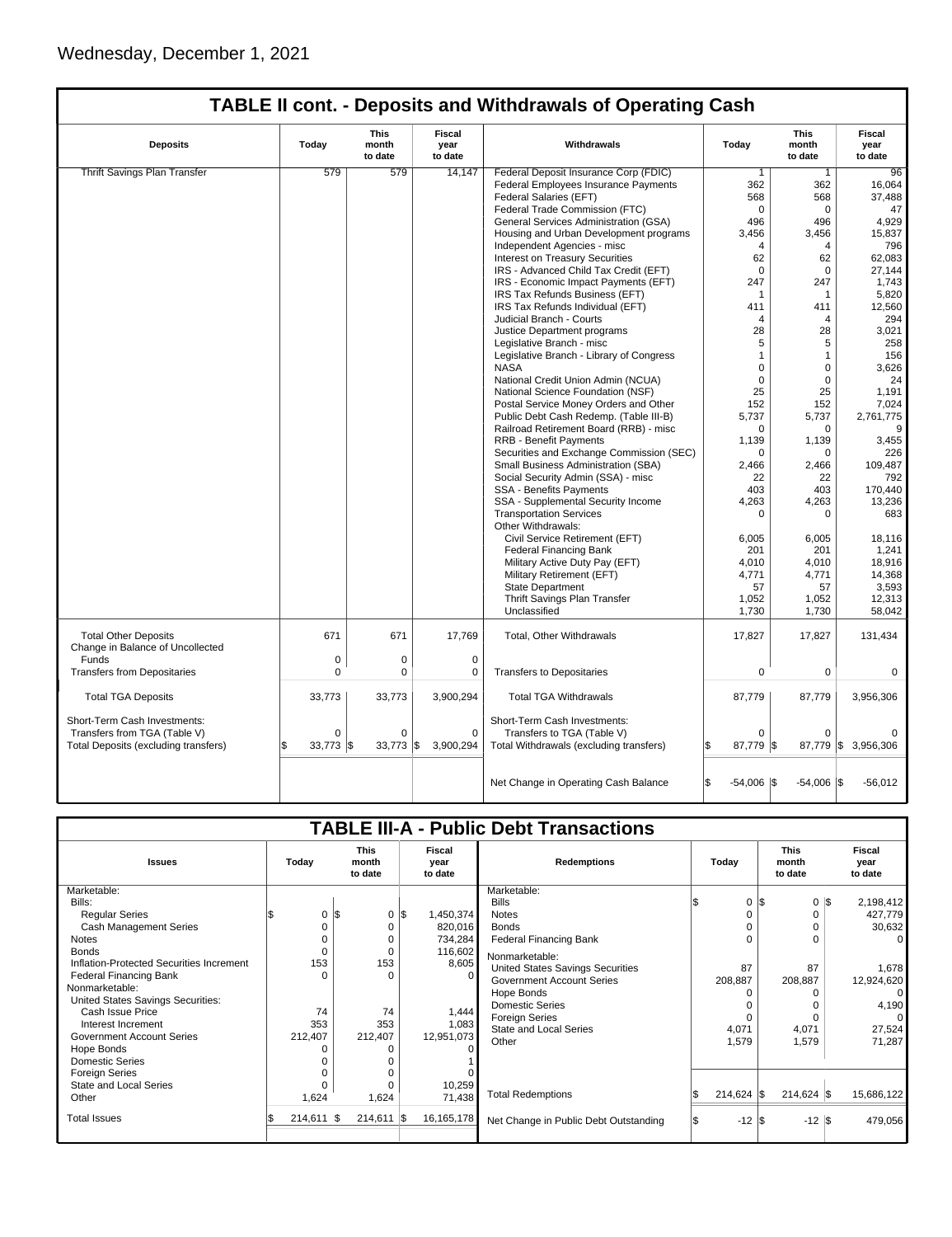| <b>TABLE III-B - Adjustment of Public Debt</b><br><b>Transactions to Cash Basis</b>                                                                                                                                                                                                       |       |                                               |                                 |                                               |                                       |  |  |
|-------------------------------------------------------------------------------------------------------------------------------------------------------------------------------------------------------------------------------------------------------------------------------------------|-------|-----------------------------------------------|---------------------------------|-----------------------------------------------|---------------------------------------|--|--|
| <b>Transactions</b>                                                                                                                                                                                                                                                                       | Today |                                               | <b>This</b><br>month<br>to date |                                               | Fiscal<br>year<br>to date             |  |  |
| Public Debt Cash Issues:<br>Public Debt Issues (Table III-A)<br>Premium on New Issues<br>Discount on New Issues:<br>Bills $(-)$                                                                                                                                                           | \$    | 214,611<br>U<br>0                             | I\$                             | 214,611<br>0<br>$\Omega$                      | \$16,165,178<br>3,752<br>420          |  |  |
| Bonds and Notes (-)<br>Federal Financing Bank (-)<br>Government Account Transactions (-)<br>Hope Bonds (-)<br>Interest Increment on United States<br>Savings Securities (-)<br>Inflation-Protected Securities Increment                                                                   |       | O<br>U<br>212,407<br>n<br>353<br>153          |                                 | 0<br>$\Omega$<br>212,407<br>0<br>353<br>153   | 5,642<br>12,951,073<br>1,083<br>8,186 |  |  |
| <b>Total Public Debt Cash Issues</b><br>Deposited in TGA                                                                                                                                                                                                                                  | Ŝ.    | 1,698                                         | 1\$                             | $1,698$ \$                                    | 3,202,527                             |  |  |
| Public Debt Cash Redemptions:<br>Public Debt Redemptions (Table III-A)<br>Premium on Debt Buyback Operation<br>Discount on Debt Buyback Operation (-)<br>Federal Financing Bank (-)<br>Government Account Transactions (-)<br>Hope Bonds (-)<br><b>Total Public Debt Cash Redemptions</b> | l\$   | 214,624<br>O<br>$\Omega$<br>O<br>208,887<br>O | l\$                             | 214,624<br>0<br>0<br>0<br>208,887<br>$\Omega$ | \$15,686,122<br>12,924,347            |  |  |
| Withdrawn from TGA                                                                                                                                                                                                                                                                        | l\$   | 5,737                                         | l\$                             | 5.737 \$                                      | 2,761,775                             |  |  |

| <b>TABLE III-C - Debt Subject to Limit</b>                                        |                           |                                            |                           |                           |  |  |  |  |  |
|-----------------------------------------------------------------------------------|---------------------------|--------------------------------------------|---------------------------|---------------------------|--|--|--|--|--|
|                                                                                   | Closing                   | <b>Opening balance</b>                     |                           |                           |  |  |  |  |  |
| <b>Balance Transactions</b>                                                       | balance<br>today          | Today                                      | <b>This</b><br>month      | <b>Fiscal</b><br>year     |  |  |  |  |  |
| Debt Held by the Public<br>Intragovernmental Holdings<br><b>Total Public Debt</b> | \$22,679,534<br>6.228.441 | \$22,645,912<br>6,262,075                  | \$22,645,912<br>6,262,075 | \$22,282,900<br>6,146,018 |  |  |  |  |  |
| Outstanding<br>Less: Debt Not<br>Subject to Limit:                                | 28,907,975                | 28,907,987                                 | 28,907,987                | 28,428,919                |  |  |  |  |  |
| Other Debt                                                                        | 478                       | 478                                        | 478                       | 478                       |  |  |  |  |  |
| <b>Unamortized Discount</b>                                                       | 20.006                    | 20.018                                     | 20,018                    | 20,950                    |  |  |  |  |  |
| <b>Federal Financing Bank</b>                                                     | 6,053                     | 6,053                                      | 6,053                     | 6,053                     |  |  |  |  |  |
| Hope Bonds                                                                        | 0                         | O                                          | o                         | O                         |  |  |  |  |  |
| Plus: Other Debt Subject to Limit<br>Guaranteed Debt of                           |                           |                                            |                           |                           |  |  |  |  |  |
| Government Agencies                                                               | $\Omega$                  | $\Omega$                                   | 0                         | 0                         |  |  |  |  |  |
| <b>Total Public Debt</b><br>Subject to Limit                                      |                           | \$28,881,438   \$28,881,438   \$28,881,438 |                           | \$28,401,438              |  |  |  |  |  |
| <b>Statutory Debt Limit</b>                                                       | \$28,881,463              | \$28,881,463                               | \$28,881,463              | \$28,401,463              |  |  |  |  |  |
|                                                                                   |                           |                                            |                           |                           |  |  |  |  |  |

| <b>TABLE IV - Federal Tax Deposits</b>                                                                                                                                                                                                        |     |                                                         |     |                                            |     |                                                              |  |  |
|-----------------------------------------------------------------------------------------------------------------------------------------------------------------------------------------------------------------------------------------------|-----|---------------------------------------------------------|-----|--------------------------------------------|-----|--------------------------------------------------------------|--|--|
| <b>Classification</b>                                                                                                                                                                                                                         |     | Today                                                   |     | <b>This</b><br>month<br>to date            |     | <b>Fiscal</b><br>year<br>to date                             |  |  |
| Withheld Income and Employment Taxes<br>Individual Income Taxes<br><b>Railroad Retirement Taxes</b><br><b>Excise Taxes</b><br><b>Corporation Income Taxes</b><br><b>Federal Unemployment Taxes</b><br>Estate and Gift Taxes & Misc IRS Rcpts. | l\$ | 26,066<br>327<br>11<br>17<br>292<br>2<br>$\overline{2}$ | l\$ | 26,066<br>327<br>11<br>17<br>292<br>2<br>2 | l\$ | 490,056<br>22,725<br>876<br>12,687<br>23,641<br>746<br>1,174 |  |  |
| Total                                                                                                                                                                                                                                         | \$  | 26,717                                                  | 1\$ | 26,717                                     | l\$ | 551,905                                                      |  |  |
| Cash Federal Tax Deposits:<br>Direct<br><b>Through Depositaries</b>                                                                                                                                                                           | \$  | 54 S<br>25,519                                          |     | 54   \$<br>25,519                          |     | 5,288<br>525,232                                             |  |  |
| <b>Total Cash FTD's</b>                                                                                                                                                                                                                       | \$  | 25,572                                                  | l\$ | 25,572                                     | 1\$ | 530,520                                                      |  |  |
| <b>Inter-agency Transfers</b>                                                                                                                                                                                                                 |     | 1,144                                                   |     | 1,144                                      |     | 21,385                                                       |  |  |
| Total                                                                                                                                                                                                                                         | \$  | 26,717                                                  | l\$ | 26,717                                     | l\$ | 551,905                                                      |  |  |
|                                                                                                                                                                                                                                               |     |                                                         |     |                                            |     |                                                              |  |  |

| <b>TABLE V - Short-Term Cash Investments</b> |   |                           |              |       |  |  |  |  |
|----------------------------------------------|---|---------------------------|--------------|-------|--|--|--|--|
|                                              |   | <b>Type of Depositary</b> |              |       |  |  |  |  |
| <b>Balance Transactions</b>                  |   |                           |              | Total |  |  |  |  |
|                                              | А | в                         | С            |       |  |  |  |  |
| Opening Balance Today                        | 0 | 1\$<br>0                  | 0<br>1\$     | I\$   |  |  |  |  |
| Deposits:                                    |   |                           |              |       |  |  |  |  |
| <b>Transfers to Depositaries</b>             | O | 0                         | 0            |       |  |  |  |  |
| <b>Special Direct Investment</b>             | O | 0                         | O            |       |  |  |  |  |
| Term Investment                              | O | 0                         | 0            |       |  |  |  |  |
| Repo Investment                              | U | U                         | U            |       |  |  |  |  |
| Withdrawals:                                 |   |                           |              |       |  |  |  |  |
| <b>Treasury Initiated</b>                    | O | 0                         | 0            |       |  |  |  |  |
| Depositary Initiated                         | Ω | 0                         | <sup>n</sup> |       |  |  |  |  |
| <b>Special Direct Investment</b>             | Ω | 0                         | 0            |       |  |  |  |  |
| <b>Term Investment</b>                       | Ω | $\Omega$                  | O            |       |  |  |  |  |
| Repo Investment                              | 0 | $\Omega$                  | 0            |       |  |  |  |  |
|                                              |   |                           |              |       |  |  |  |  |
| Closing Balance Today                        | 0 | I\$<br>0                  | I\$<br>0     | I\$   |  |  |  |  |

| <b>TABLE VI - Income Tax Refunds Issued</b> |     |       |    |                                 |                           |        |  |  |
|---------------------------------------------|-----|-------|----|---------------------------------|---------------------------|--------|--|--|
| Classification                              |     | Today |    | <b>This</b><br>month<br>to date | Fiscal<br>year<br>to date |        |  |  |
| IRS - Advanced Child Tax Credit (Checks)    | l\$ | 0     | 13 | 0                               | 135                       | 4,057  |  |  |
| IRS - Advanced Child Tax Credit (EFT)       |     | O     |    | 0                               |                           | 27.144 |  |  |
| IRS - Economic Impact Payments (Checks)     |     |       |    |                                 |                           | 1.813  |  |  |
| IRS - Economic Impact Payments (EFT)        |     | 247   |    | 247                             |                           | 1.743  |  |  |
| IRS Tax Refunds Business (Checks)           |     | 14    |    | 14                              |                           | 18.904 |  |  |
| IRS Tax Refunds Business (EFT)              |     |       |    |                                 |                           | 5,820  |  |  |
| IRS Tax Refunds Individual (Checks)         |     | 43    |    | 43                              |                           | 9,790  |  |  |
| IRS Tax Refunds Individual (EFT)            |     | 411   |    | 411                             |                           | 12,560 |  |  |

## **Daily Treasury Statement Footnotes:**

### **General Footnotes and Statements:**

This statement summarizes the United States Treasury's cash and debt operations for the Federal Government. Treasury's operating cash is maintained in an account at the Federal Reserve Bank of New York and in short-term cash investments. Treasury minimized and then suspended its short-term cash investment program beginning in November 2008, but anticipates investing again when market conditions warrant. Major information sources include: Federal Reserve Banks, Treasury Regional Financial Centers, Internal Revenue Service Centers, various electronic systems, and information on the Public Debt. Information is presented on a modified cash basis. Deposits are reflected as received and withdrawals are reflected as processed.SOURCE: Bureau of the Fiscal Service, Department of the Treasury. Note: The Daily Treasury Statement (DTS) is available by 4:00 p.m. the following business day on the Fiscal Service website https://fiscal.treasury.gov/reports-statements/dts/. For more information, call the Cash Reporting Branch at 202-874-9789.

### **TABLE III-A – Public Debt Transactions**

Stated at face value except for savings and retirement plan securities which are stated at current redemption value.